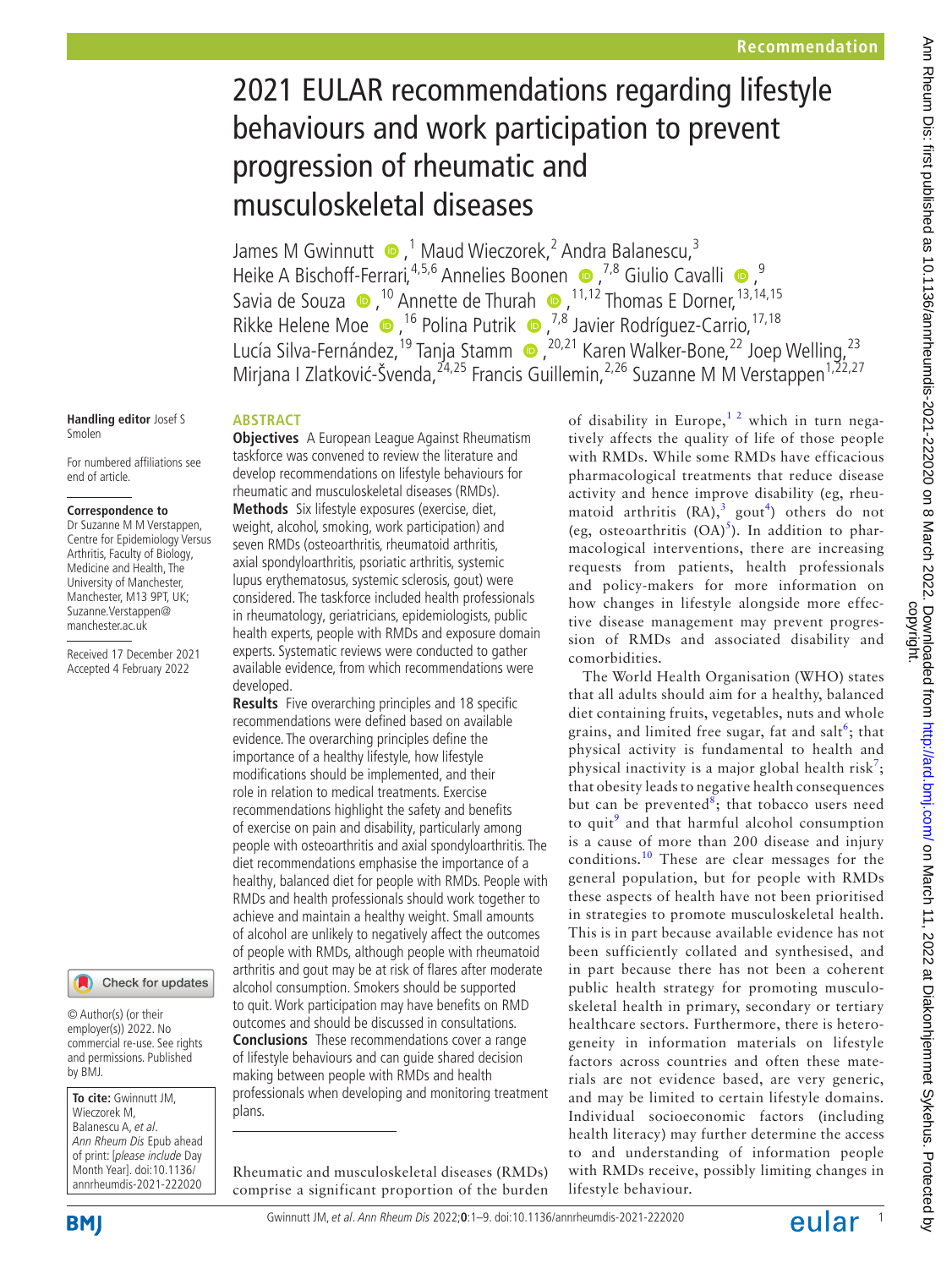While there have recently been recommendations regarding some of these lifestyle factors in RMDs, such as the 2018 European League Against Rheumatism (EULAR) recommendations for physical activity in inflammatory arthritis and  $OA<sub>11</sub><sup>11</sup>$  $OA<sub>11</sub><sup>11</sup>$  $OA<sub>11</sub><sup>11</sup>$  in general there is a lack of consensus regarding which lifestyle modifications can meaningfully modify RMD-specific progression (including both modifiable (eg, pain, fatigue) and irreversible (eg, joint damage) outcomes). Nevertheless, people with RMDs frequently ask about this topic, and thus it is a priority. Therefore, a EULAR taskforce (TF) was convened to synthesise the available evidence regarding lifestyle and appropriate behaviour modification in seven common inflammatory and noninflammatory RMDs with a high socioeconomic burden (OA, RA, axial spondyloarthritis (axSpA), psoriatic arthritis (PsA), systemic lupus erythematosus (SLE), systemic sclerosis (SSc) and gout) and produce evidence-based recommendations on what lifestyle behaviour modifications can contribute to improving disease-specific outcomes such as disease activity and disability.

#### **METHODS**

These recommendations were developed following EULAR's standard operating procedure.<sup>12</sup> A multidisciplinary TF (N=19) was convened which included health professionals in rheumatology, geriatricians, epidemiologists, public health experts, people with RMDs, two representatives from the Emerging EULAR Network (EMEUNET), and exposure domain experts (eg, experts on nutrition, exercise, work participation) from 11 different European countries. A steering group managed the TF (convenor: SMMV; methodologist: FG; fellows: JMG and MW).

During the first teleconference with the TF in June 2018, the protocol was discussed and the search strategies for the systematic reviews were defined to assess the association between the included exposures (diet, exercise, weight loss, smoking and working) and progression of the RMDs of interest (OA, RA, axSpA, PsA, SLE and SSc). During this meeting, the TF decided to also include gout as one of the RMDs, due to the high prevalence and alleged relation to lifestyle.

A systematic review was then conducted by JMG, MW, JRC and GC, aiming to identify systematic reviews and meta-analyses on these RMDs and exposures published between 1 January 2013 and 18 September 2018. A report of this review was written and presented to the TF at a teleconference in January 2019. At this teleconference, it was decided that alcohol should also be included as an exposure. Furthermore, since there were numerous recently-published systematic reviews and metaanalyses on OA and exercise as well as certain dietary exposures, it was decided that a systematic review of original articles did not need to be performed for these exposures in patients with  $OA.$ <sup>[13–17](#page-7-2)</sup>

From March 2019 to May 2019, systematic reviews of original research were conducted, one for each of the six predefined exposures (excluding OA for certain exposures, as mentioned above).<sup>18–21</sup> Population, Intervention, Comparison, Outcome (PICO) strategies were written and search strategies were developed for each review. These strategies were implemented in the PubMed/Medline, EMBASE and CENTRAL databases. Inclusion criteria were: (1) patients with a confirmed RMD of interest, (2) the study assessed the association between an included exposure and disease progression, and (3) the study was longitudinal (either experimental or observational). Each review was conducted by two members of the TF (diet: JMG

and JRC; exercise: JMG and GC; weight loss: JMG and SMMV; Smoking: MW and Maxime Ransay (public health resident at the University of Lorraine); Alcohol: MW and JMG; Work: MW and PP), with oversight from the methodologist (FG). First, titles and abstracts were screened in pairs, with adjudication of any disagreements by a third member of the TF. Subsequently, full manuscripts of abstracts fulfilling the inclusion criteria were then assessed by the lead reviewer, with the second reviewer in each pair applying the inclusion criteria to the full texts of 10% of the included abstracts to assess agreement on the inclusion of full-texts, with good agreement demonstrated. Data were extracted from full manuscripts that met the inclusion and exclusion criteria by the lead reviewer. The quality of each study was assessed using the abbreviated version of the Cochrane Risk of Bias tool<sup>22</sup> for randomised controlled trials (RCTs) (assessing random sequence generation, allocation concealment, blinding of participants, blinding of assessors) and the Quality in Prognostic Studies $^{23}$  tool for observational studies. The application of the Cochrane Risk of Bias tool was aided by a machine learning algorithm that identifies passages and estimates a grade for each of the categories. This has been demonstrated to speed up the quality assessment process.<sup>[24](#page-7-6)</sup> A reviewer checked each of the algorithm's estimates and the passages that the algorithm used to make these estimates, and if there was disagreement the reviewer changed the grade.

In May 2019, a two-day face-to-face meeting was held in which the results of the systematic reviews were presented to the TF. Due to the high volume of information found, results from four out of six exposures were evaluated at this meeting (ie, diet, work participation, exercise and weight) and preliminary overarching points and recommendations were drafted. The results of the systematic reviews about the remaining two exposures (ie, smoking and alcohol) were discussed during a teleconference with the entire TF in September 2019. From May 2019 to September 2019, the results of the systematic reviews were written up into reports and distributed to the TF. In October 2019, a second face-to-face meeting was held, in which the final overarching points and recommendations were written and agreed on by all attending. Those who were unable to attend (N=7) were consulted beforehand to provide feedback on a draft of the recommendations.

In May 2020, a survey containing the overarching points and recommendations, as well as estimates of the strength of evidence supporting each statement (Oxford Centre for Evidence-based Medicine Levels of Evidence), $12$  was sent by email to all TF members asking them to rate their level of agreement (LoA) for each overarching principle (OP)/recommendation on a scale from 0 (totally disagree) to 10 (totally agree). Ideas for future research were also elicited from TF members through this survey.

#### **RESULTS**

Six systematic reviews were performed for each individual exposure to gather evidence to develop the recommendations. The studies were a combination of RCTs, nonrandomised trials and longitudinal observational studies. There was a large variation in the quality of the studies analysed. Many studies of exercise were rated as at low risk of bias, whereas many of the studies on diet were rated as having a high risk of bias (including potential conflicts of interest of study sponsors and incomplete descriptions of the randomisation and blinding processes).

The TF agreed on 5 OPs and 18 specific recommendations regarding the individual lifestyle factors (exercise=7;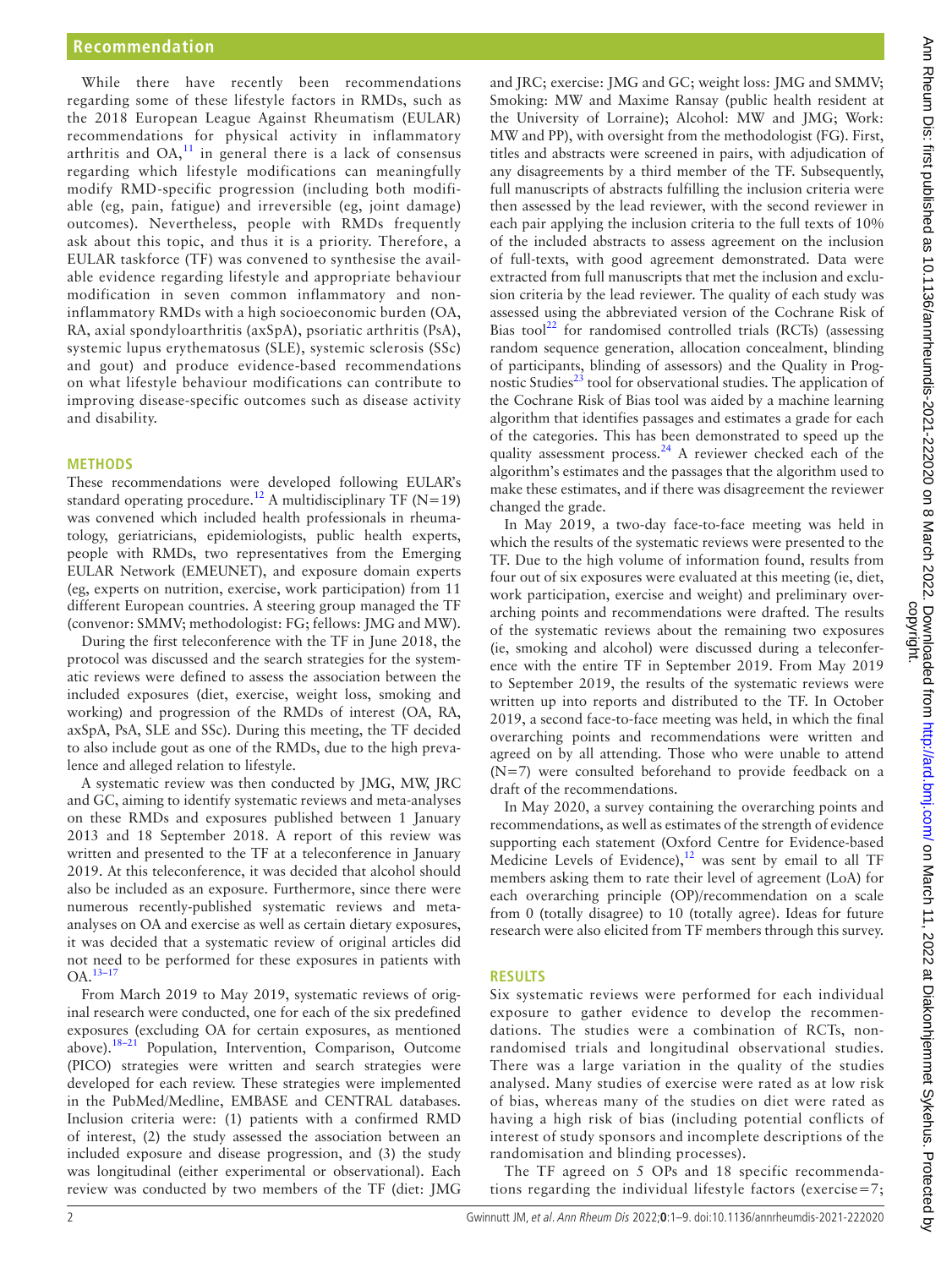<span id="page-2-0"></span>

| Overarching principles and exposure-specific recommendations regarding lifestyle factors for people with RMDs<br>Table 1                                                                                                                      |                       |                             |                                                         |
|-----------------------------------------------------------------------------------------------------------------------------------------------------------------------------------------------------------------------------------------------|-----------------------|-----------------------------|---------------------------------------------------------|
| Overarching principles                                                                                                                                                                                                                        | Level of<br>evidence* | Grade of<br>recommendation* | Level of agreement, mean (SD)<br>(% who rated $\geq$ 7) |
| 1. Lifestyle improvements complement medical treatment and do not replace it                                                                                                                                                                  | 5                     | D                           | 9.4 (1.2) (94.7)                                        |
| 2. Lifestyle improvements are an essential part of RMD management and add to overall health benefits                                                                                                                                          | 5                     | D                           | 9.9(0.5)(100)                                           |
| 3. World Health Organisation recommendations for a healthy lifestyle are also applicable to people with 5<br><b>RMDs</b>                                                                                                                      |                       | D                           | 9.3(1.3)(94.7)                                          |
| 4. Lifestyle recommendations for each individual with an RMD depend on factors such as age, sex,<br>health condition, pregnancy and comorbidities                                                                                             | 5                     | D                           | 9.5 (1.1) (94.7)                                        |
| 5. There should be regular discussions between people with RMDs and health professionals regarding<br>lifestyle factors                                                                                                                       | 5                     | D                           | 9.7(0.7)(100)                                           |
| <b>Exercise</b>                                                                                                                                                                                                                               |                       |                             |                                                         |
| 1. Exercise is beneficial for many health outcomes, including but not limited to RMD symptoms and<br>progression                                                                                                                              | 1a                    | A                           | 9.9(0.3)(100)                                           |
| 2. People with RMDs should exercise because of the benefits on pain, function and quality of life                                                                                                                                             | 1a                    | Α                           | 9.7(0.7)(100)                                           |
| 3. People with RMDs should avoid physical inactivity; they should engage in regular exercise according<br>to their abilities                                                                                                                  | 5                     | D                           | 9.9(0.5)(100)                                           |
| 4. People with RMDs should perform both aerobic and strengthening exercises aiming for at least<br>moderate intensity                                                                                                                         | 1a                    | Α                           | 9.5(0.8)(100)                                           |
| 5. People with RMDs should be advised that exercise is safe and that it is never too late to start<br>exercising                                                                                                                              | 1a                    | A                           | 9.9(0.3)(100)                                           |
| 6. Exercise can be performed in different settings, alone or in groups. There is a slight benefit favouring<br>group exercises over exercises performed alone                                                                                 | 1a                    | Α                           | 9.3(1.4)(94.7)                                          |
| 7. People with osteoarthritis and axial spondyloarthritis should be especially encouraged to exercise as it 1a<br>is particularly beneficial for disease related outcomes                                                                     |                       | A                           | 9.5(0.8)(100)                                           |
| Diet                                                                                                                                                                                                                                          |                       |                             |                                                         |
| 1. A healthy, balanced diet is integral to lifestyle improvement for people with RMDs                                                                                                                                                         | 5                     | D                           | 9.5(1.0)(100)                                           |
| 2. People with RMDs should be informed that consuming specific food types is unlikely to have large<br>benefits for RMD outcomes                                                                                                              | 1a                    | Α                           | 9.7(0.8)(100)                                           |
| Weight                                                                                                                                                                                                                                        |                       |                             |                                                         |
| 1. People with RMDs should aim for a healthy weight                                                                                                                                                                                           | 5                     | D                           | 9.7(0.7)(100)                                           |
| 2. People with RMDs who are overweight or obese should work with health professionals to achieve<br>controlled and intentional weight loss through healthy diet and increased physical activity as this may<br>be beneficial for RMD outcomes | 2a                    | B                           | 9.5(1.6)(94.7)                                          |
| Alcohol                                                                                                                                                                                                                                       |                       |                             |                                                         |
| 1. The alcohol consumption of people with RMDs should be discussed together with health<br>professionals, particularly when starting new treatments                                                                                           | 5                     | D                           | 9.5(1.0)(100)                                           |
| 2. People with RMDs can be reassured that a low level of alcohol consumption is unlikely to negatively<br>impact RMD outcomes except in certain situations                                                                                    | 2a                    | В                           | 8.0(2.2)(73.7)                                          |
| 3. People with rheumatoid arthritis and health professionals should be aware that moderate alcohol<br>consumption is associated with increased risk of rheumatoid arthritis flare and comorbidities                                           | 2a                    | B                           | 9.1(1.6)(89.5)                                          |
| 4. People with gout and health professionals should be aware that moderate alcohol consumption is<br>associated with increased risk of gout flare                                                                                             | 2a                    | В                           | 9.6(0.7)(100)                                           |
| <b>Smoking</b>                                                                                                                                                                                                                                |                       |                             |                                                         |
| 1. People with RMDs should be encouraged to stop smoking and be informed that smoking is<br>detrimental to symptoms, function, disease activity, disease progression and occurrence of comorbidities<br>in all RMDs                           | 2a                    | B                           | 9.9(0.2)(100)                                           |
| 2. People with rheumatoid arthritis and health professionals should be aware that smoking may affect<br>disease modifying anti-rheumatic drug treatment response                                                                              | 2a                    | B                           | 9.8(0.7)(100)                                           |
| Work                                                                                                                                                                                                                                          |                       |                             |                                                         |
| 1. Work participation may have beneficial effects on health outcomes of people with RMDs and<br>therefore should receive attention within healthcare consultations                                                                            | 2a                    | B                           | 9.8(0.5)(100)                                           |
|                                                                                                                                                                                                                                               |                       |                             |                                                         |

\*Level of evidence defined by the EULAR SOP: 1a: systematic review with homogeneity of RCTs, 2a: Systematic review with homogeneity of cohort studies, 5: expert opinion; Grade of recommendation: A: consistent level 1 studies, B: consistent level 2 or 3 studies or extrapolations from level 1 studies, D: level 5 evidence or troublingly inconsistent or inconclusive studies of any level.

EULAR, European League Against Rheumatism; RCTs, randomised controlled trials; RMD, rheumatic and musculoskeletal disease; SD, standard deviation; SOP, standard operating procedure.

 $\text{diet}=2$ ; weight=2; alcohol=4; smoking=2; working=1) ([table](#page-2-0) 1). All 19 members of the TF rated their LoA for each OP/recommendation. The mean LoA was >9 for all recommendations indicating high agreement other than one alcohol recommendation, which had a mean LoA of 8.0 (SD: 2.2).

# **Overarching principles**

OP 1: Lifestyle improvements complement medical treatment and do not replace it

For the RMDs assessed, there are efficacious pharmacological and non-pharmacological (eg, physiotherapy) treatments available. $25-28$  The evidence underpinning the following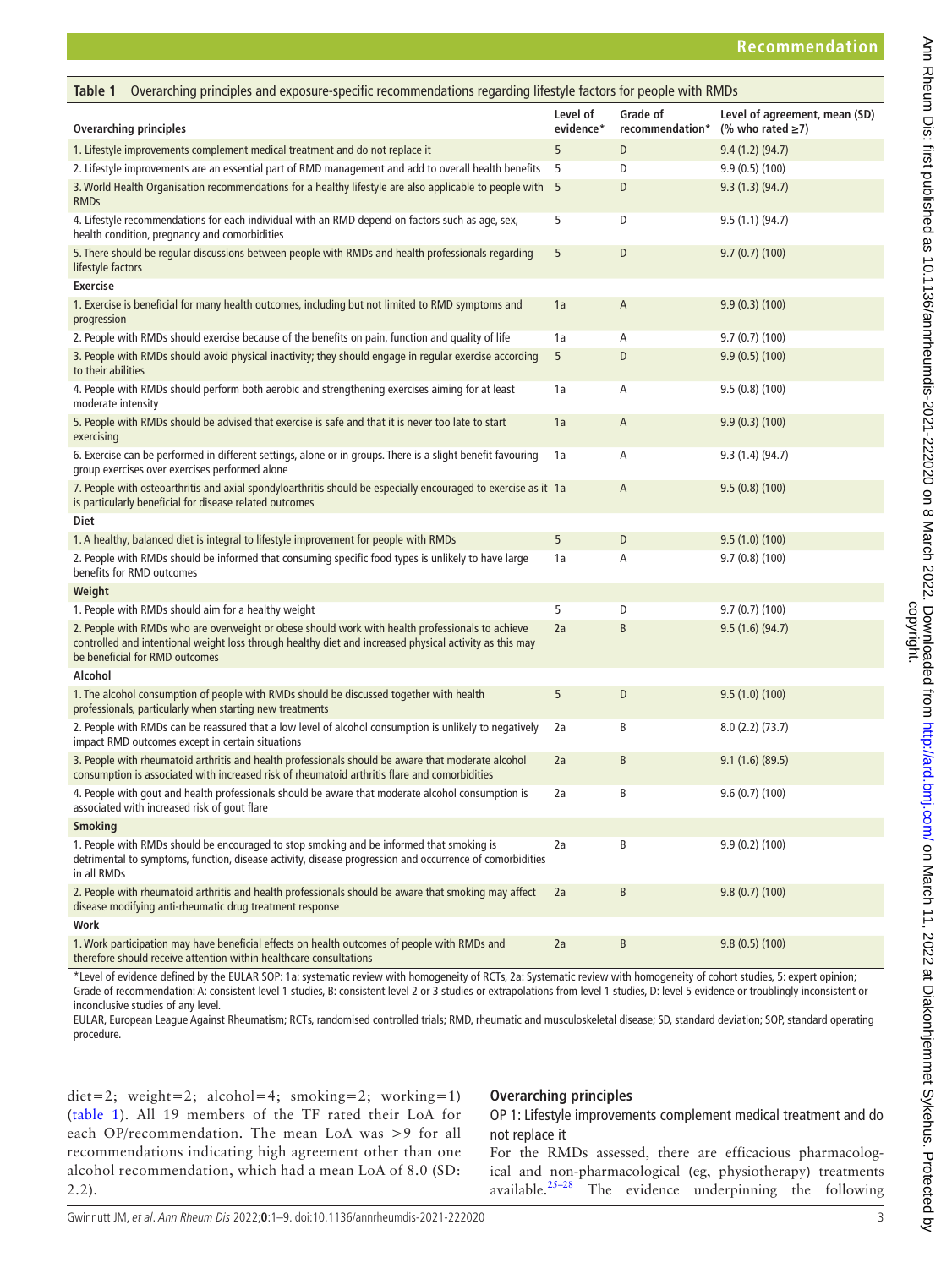recommendations are studies that assessed lifestyle modifications alongside medical treatment. Therefore, all lifestyle modifications should be seen as complementary to these medical treatments and not as replacements.

#### OP 2: Lifestyle improvements are an essential part of RMD management and add to overall health benefits

Even where there are few data regarding the effect of lifestyle modifications on RMD-specific outcomes or where the data suggest the effect of lifestyle modifications may be small, making positive lifestyle changes for people with RMDs is important for overall health and well-being[.29–31](#page-7-8) Therefore, assessment and encouragement to make positive lifestyle modifications should be an important part of RMD management and education. The benefit of lifestyle modifications may be enhanced if people with RMDs can make positive changes in more than one aspect of their lifestyle.

#### OP 3: World Health Organisation recommendations for a healthy lifestyle are also applicable to people with RMDs

The WHO has provided many useful resources and recommendation reports regarding lifestyle factors for all people (available online), $6\frac{8-10}{1}$  and these resources and recommendations are relevant and useful starting points for individuals with RMDs.

# OP 4: Lifestyle recommendations for each individual with an RMD depend on factors such as age, sex, health condition, pregnancy and comorbidities

The majority of research studies included in the systematic reviews provide overall estimates of the efficacy of lifestyle modifications, without analysing subgroup variation (often justifiably given the limited power of some studies). Furthermore, some studies excluded whole subgroups of the RMD population (eg, pregnant women, people over a certain age, people with severe RMDs or comorbidities). These and other factors are likely to influence the effectiveness of lifestyle modification and therefore health professionals need to consider these factors when providing education about changes in lifestyle behaviours.

#### OP 5: There should be regular discussions between people with RMDs and health professionals regarding lifestyle factors

Lifestyle modifications potentially have substantial benefits to overall and RMD-specific health and should be a recurrent and frequent theme in discussions between people with RMDs and health professionals. Furthermore, given the complexity of RMD conditions (eg, early vs established disease, disease flares) and the potential interactions between lifestyle modifications, current health condition and medical treatment, people with RMDs may need guidance and support from health professionals to implement a combination of healthy lifestyle changes.  $32-34$ This guidance and support should stem from a comprehensive management plan known to all health professionals directly involved in the disease management of people with RMDs.

#### **Exposure-specific recommendations**

#### Exercise 1: Exercise is beneficial for many health outcomes, including but not limited to RMD symptoms and progression

As stated previously, exercise is beneficial for a multitude of general health outcomes and the WHO and US Department of Health and Human Services have provided general guidelines regarding exercise.[7 35](#page-6-5) These benefits have also been shown for RMD-specific outcomes, such as pain and disability. Health professionals should collaborate with people with RMDs to

make shared decisions regarding the type of activity that is appropriate for their ability and condition. EULAR has previously published recommendations for physical activity for people with OA and inflammatory arthritis, and our TF endorses these recommendations.<sup>[11](#page-7-0)</sup>

# Exercise 2: People with RMDs should exercise because of the benefits on pain, function and quality of life

There have been many research studies reporting the benefits of exercise on RMD-specific outcomes, with the general consensus being that exercise is beneficial for pain, function, fatigue and health-related quality of life in  $RMDs$ .<sup>14 17 36-41</sup> The evidence is stronger for short-term (6–12 months) benefits compared with long-term benefits, although long-term benefits have been demonstrated for the general population on a range of health outcomes and thereby can be extrapolated to people with RMDs.<sup>[42](#page-7-11)</sup> Exercise may be effective at modifying disease activity in some conditions (eg, axSpA), although to a smaller extent.<sup>40 43 44</sup> Furthermore, research has primarily focused on OA, RA and axSpA, with far fewer research studies on SLE, PsA, SSc and gout.

# Exercise 3: People with RMDs should avoid physical inactivity; they should engage in regular exercise according to their abilities

Sedentary behaviour is associated with many negative health outcomes in the general population. $45-47$  These negative outcomes will also affect people with RMDs. Therefore, health professionals should encourage people with RMDs to avoid a lifestyle characterised by prolonged periods of physical inactivity.

# Exercise 4: People with RMDs should perform both aerobic and

strengthening exercises aiming for at least moderate intensity In line with previous recommendations, $11^{35}$  evidence suggests that both aerobic and strengthening exercises are beneficial for people with RMDs, and therefore, both should be included when exercising.<sup>14 17 40 48-50</sup> People with RMDs should aim for at least moderate intensity aerobic exercise (64%–76% of maximal heart rate<sup>51</sup>) for at least 150 min per week, and strengthening exercise (50%–69% of an individual's one-repetition maximal effort) twice a week. $35$ 

# Exercise 5: People with RMDs should be advised that exercise is safe and that it is never too late to start exercising

Among studies that reported about adverse events from exercise interventions in RMDs, many reported no or very few adverse events related to the interventions.<sup>52-56</sup> People with RMDs should be reminded that exercise is a safe way to improve their health condition, and that it is never too late to take up exercise, even if people had been less physically active prior to the onset of their condition.

#### Exercise 6: Exercise can be performed in different settings, alone or in groups. There is a slight benefit favouring group exercises over exercises performed alone

People with RMDs should be encouraged to perform the exercise that suits them best, whether that be alone at home or in exercise classes. There is some evidence that supervised exercise providing tutoring and peer-support may be marginally more effective than individual exercise,  $57-60$  but this should not discourage individuals from performing home-based exercise if they are unable to travel or unwilling to attend classes, as performing exercise that interests individuals and fits into their schedules is likely to lead to increased adherence.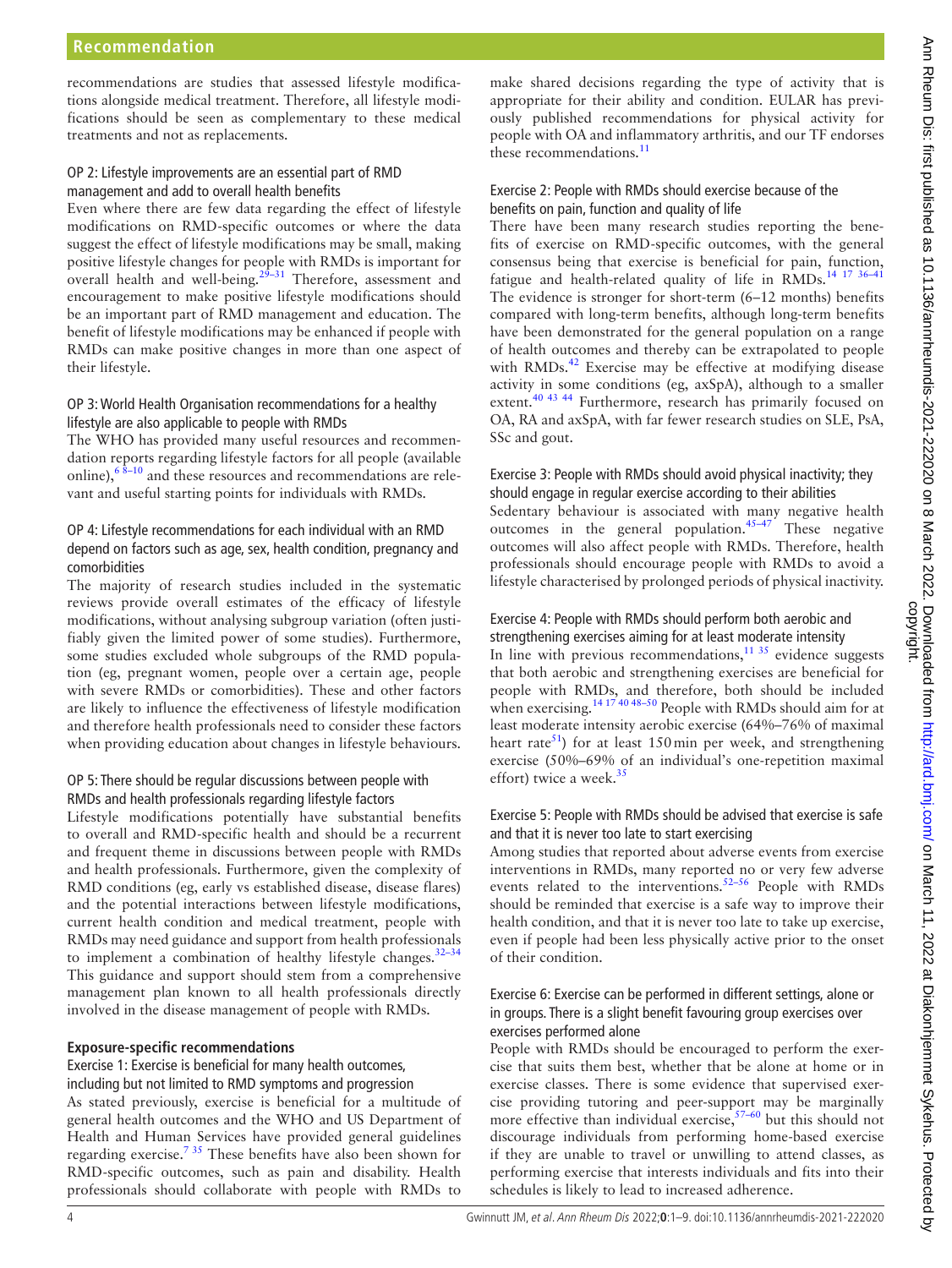# Exercise 7: People with osteoarthritis and axial spondyloarthritis should be especially encouraged to exercise as it is particularly beneficial for disease related outcomes

While exercise is beneficial for all RMDs, people with OA and axSpA should be particularly encouraged to exercise, as the results of studies of exercise in these conditions appear to show strong and consistent effects on reducing pain and improving function.<sup>14 16</sup> <sup>17</sup> 40 61 62

# Diet 1: A healthy, balanced diet is integral to lifestyle improvement for people with RMDs

It is important that patients with RMDs are educated about the benefits of maintaining a healthy, balanced diet. Imbalances in energy intake and expenditure contribute to obesity increasing the risk of chronic diseases (eg, cardiovascular disease, type 2 diabetes mellitus) in the general population and also in people with RMDs. Quality of food is also linked to nutrition-related diseases. The WHO recommend that people should eat less high-calorie food, especially high in saturated or trans fats and sugars; eat more fruits, vegetables and legumes, and select foods of plant and marine origin.<sup>6</sup>

# Diet 2: People with RMDs should be informed that consuming specific food types is unlikely to have large benefits for RMD outcomes

There have been many studies investigating the clinical efficacy of administering specific food types or components (eg, nutrients) in people with RMDs. Mostly, these studies have been small scale or pilot studies, resulting in imprecise estimates and therefore reliable conclusions cannot be drawn. For some food components, larger studies have been conducted (eg, vitamin D for  $OA^{63-65}$ ; marine oil/omega 3 for  $RA^{66-67}$ ) which have reported small effect sizes that are unlikely to be clinically meaningful. While a high purine diet is a risk factor for the onset of gout, there is little clinical trial data on the efficacy of lifestyle modifications in people with gout.<sup>4</sup> However, the 2016 EULAR guidelines on the management of gout recommend people with gout to avoid sugar-sweetened drinks, heavy meals and excessive intake of meat and seafood as well as encouraging low-fat dairy products<sup>[68](#page-8-1)</sup>—this TF supports these recommendations. Overall, it is unlikely that consumption of specific food types will have large effects on RMD-specific outcomes.

#### Weight 1: People with RMDs should aim for a healthy weight

As part of a healthy lifestyle, people with RMDs should aim for a healthy weight. Communication of what constitutes a healthy weight for each individual should be based on shared decision-making within a multidisciplinary team and should take into account age, sex, disease state, treatment and comorbidity. When people gain or lose weight, adjustments in medication (eg, dosage, frequency) or clinical status (eg, comorbidity occurrence, flare) should be considered.

#### Weight 2: People with RMDs who are overweight or obese should work with health professionals to achieve controlled and intentional weight loss through healthy diet and increased physical activity as this may be beneficial for RMD outcomes

Being overweight/obese is associated with worse RMD specific outcomes,[69–73](#page-8-2) and weight loss can improve RMD specific outcomes<sup>[74–76](#page-8-3)</sup> as well as other health-related outcomes.<sup>77–79</sup> In adults, a body mass index of  $\geq$ 25 kg/m<sup>2</sup> is considered overweight and ≥30 kg/m<sup>2</sup> is considered obese by the WHO.<sup>80</sup>

# Alcohol 1: The alcohol consumption of people with RMDs should be discussed together with health professionals, particularly when starting new treatments

Discussions with people with RMDs about their alcohol consumption should be initiated by health professionals, particularly when starting specific new treatments such as methotrexate. People with RMDs should be aware of the negative health consequences of overconsumption of alcohol, $81 82$  and steps should be taken to curtail unhealthy alcohol usage.

#### Alcohol 2: People with RMDs can be reassured that a low level of alcohol consumption is unlikely to negatively impact RMD outcomes except in certain situations

While there have been relatively few research studies on alcohol and RMDs, those that have been published have shown that, in general, low levels of alcohol consumption are unlikely to have negative impacts on RMD-specific outcomes,<sup>[83–85](#page-8-7)</sup> except in certain situations such as those with liver disease or who use certain treatments (eg, methotrexate, leflunomide).

Alcohol 3: People with rheumatoid arthritis and health professionals should be aware that moderate alcohol consumption is associated with increased risk of rheumatoid arthritis flare and comorbidities Several research studies have indicated that moderate alcohol consumption may increase the risk of comorbidities and increase disease activity in people with RA.<sup>86-88</sup> Health professionals should discuss the risks of alcohol consumption with people with RA.

# Alcohol 4: People with gout and health professionals should be aware that moderate alcohol consumption is associated with increased risk of gout flare

Several research studies have indicated that alcohol consumption is associated with an increased risk of gout attacks.<sup>89</sup> Health professionals should discuss the risks of alcohol consumption with people with gout.

#### Smoking 1: People with RMDs should be encouraged to stop smoking and be informed that smoking is detrimental to symptoms, function, disease activity, disease progression and occurrence of comorbidities in all RMDs

Smoking is a well-established risk factor for many negative health outcomes.[90–92](#page-8-10) Research studies of people with RMDs also indicate that smoking has a negative impact on many of their health outcomes, such as disease activity, function, progression and occurrence of comorbidities.<sup>93–97</sup> People with RMDs who smoke should be made aware that continuing to smoke is likely to lead to worse symptom burden as well as increased risk of serious comorbidity, such as cardiovascular disease as outlined by a 2016 EULAR TF on cardiovascular disease risk management.<sup>98</sup> These people should be offered support to quit and progress towards quitting should be monitored by health professionals.

#### Smoking 2: People with rheumatoid arthritis and health professionals should be aware that smoking may affect disease modifying anti-rheumatic drug treatment response

There is some evidence that smoking may limit response to DMARDs in RA.<sup>99-101</sup> Therefore, health professionals should make people with RA who smoke aware of this effect and support smokers towards quitting.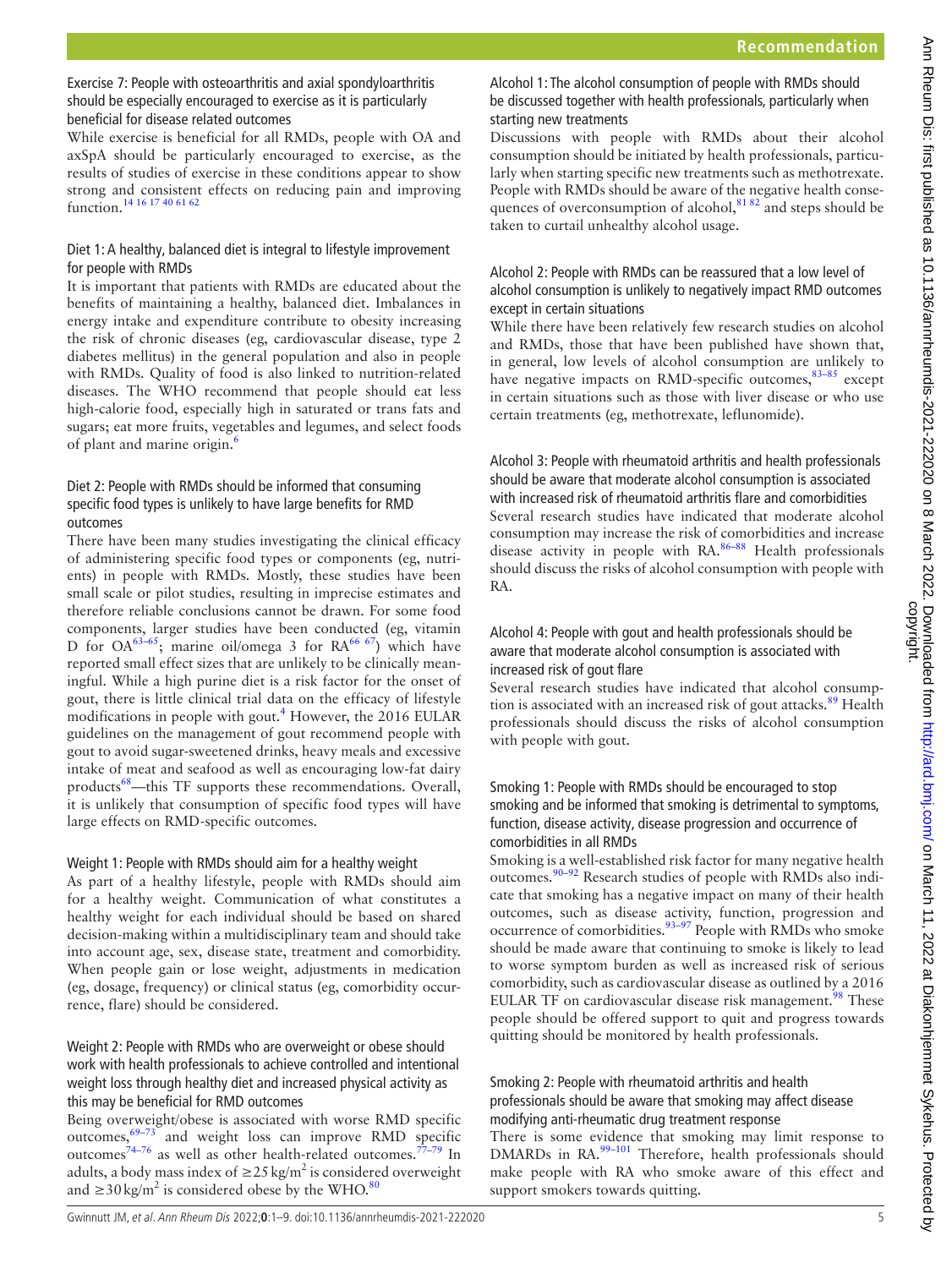#### <span id="page-5-0"></span>**Table 2** Research agenda

#### **Item Research area**

- 1. To address the large imbalance in the available evidence across the diseases within the scope of these recommendations, more high quality studies are needed on SLE, PsA, SSc and gout for all the lifestyle exposures included in this TF. Larger, high-quality studies are needed for all RMDs on certain lifestyle exposures (such as diet, where effect sizes are likely to be small). 2. To understand the synergistic effect of multiple lifestyle improvements on
- disease progression.
- 3. To gain a greater understanding of the effect of socioeconomic deprivation on the associations between lifestyle factors and the outcomes assessed in this TF.

PsA, psoriatic arthritis; RMDs, rheumatic and musculoskeletal diseases; SLE, systemic lupus erythematosus; SSc, systemic sclerosis; TF, taskforce.

#### Work 1: Work participation may have beneficial effects on health outcomes of people with RMDs and therefore should receive attention within healthcare consultations

There have been several studies about work participation in people with RMDs, including studies of interventions aiming to keep people in work.<sup>102</sup> While there are some inconsistencies between these studies, perhaps due to power and different outcome assessments, many indicated that work was probably not detrimental (although there is evidence that physically demanding jobs are associated with increased radiographic progression in  $axSpA^{103}$  104) and in some cases beneficial for people with RMDs in terms of RMD outcomes.<sup>105-107</sup> Given this, and the benefits of work on quality of life seen in the general population,<sup>108</sup> work should receive increased attention in healthcare consultations with people with RMDs, and specialised health professionals should be involved. Moreover, institutions in the health and social sector, employers and patient organisations should offer support regarding work participation.

#### **Research agenda**

The amount of research performed regarding lifestyle exposures and outcomes varied between the RMDs covered by this TF. The majority of the research had been performed in RA and OA, and to a lesser extent in axSpA. However, there is limited evidence on lifestyle exposures and progression of disease outcomes for populations with SLE, PsA, SSc and gout. Good quality research is needed for all the lifestyle exposures included in this TF for SLE, PsA, SSc and gout ([table](#page-5-0) 2). Furthermore, many of the studies investigating diet were of low quality, being nonrandomised trials or very-small scale pilot studies. Given that the effect of singular dietary exposures is likely to be small, large well-designed trials with long follow-up are necessary.

A vast majority of studies included in the reviews of this TF investigated each lifestyle exposure individually. More research is needed to understand the synergistic effect of multiple lifestyle interventions given how intrinsically linked many of these lifestyle factors are, such as diet, exercise and weight [\(table](#page-5-0) 2).

The accumulation of multiple unhealthy lifestyle behaviours is also likely deleterious, and this accumulation may be influenced by people's personal and environmental context. For instance, people with lower socioeconomic status are more likely to eat poorly,<sup>109 110</sup> exercise less,<sup>111 112</sup> be obese,<sup>113 114</sup> smoke more<sup>[115](#page-8-21)</sup> and experience more adverse outcomes from alcohol. $116$  They are also more likely to be employed in physically demanding jobs.<sup>117</sup> There are also disease-specific barriers to making life-style changes.<sup>[118](#page-8-24)</sup> The influence these have on the association between lifestyle and RMD progression is not clear and a greater

understanding of this may lead to improved targeting of lifestyle advice and interventions [\(table](#page-5-0) 2).

# **Evaluation and dissemination**

We will aim to evaluate these recommendations by conducting an online survey across several European countries, collecting data on the feasibility, acceptability and transparency of the recommendations. To disseminate these recommendations, we will develop information materials about healthy living and the impact of lifestyle on RMD progression in collaboration with patients and patient organisations. Summaries of evidence will also be written and distributed to health professionals and stakeholder organisations (WHO, EULAR, National Institute for Health and Care Excellence).

#### **DISCUSSION**

This TF agreed on five OPs and 18 specific recommendations covering a range of important lifestyle factors and work participation for seven common RMDs. These recommendations are consistent with and build on previous WHO, US government and EULAR recommendations.<sup>6 7 11 35 80</sup> These recommendations represent the consensus views of a wide spectrum of health professionals, scientists and people with RMDs and, due to the wide geographic representation of the TF members, should be appropriate for all individuals with RMDs across Europe. These recommendations are based on a broad review of the literature and thus, for the most part, are evidence-based. The level of agreement was high across the recommendations, indicating the broad acceptability of this recommendation set. While the evidence-base was primarily on individual lifestyle factors only, the TF acknowledge the potential benefit of several lifestyle changes in combination for people with RMDs.

Defining recommendations based on evidence is the first step towards improving the lifestyles, and ultimately the disease outcomes, of people with RMDs. The next step is to disseminate these recommendations as widely as possible across Europe. This will be done in the form of manuscripts, presentations, and bespoke leaflets translated into languages from across the continent.

Once these recommendations have been disseminated, people with RMDs themselves will be encouraged to implement these recommendations, with support from health professionals and/ or family and friends. First, patients with RMDs may require education on the benefits of making lifestyle behaviour changes. Then theory-driven behaviour change interventions are required to aid people with RMDs to implement these recommendations.<sup>119</sup> System level changes are also needed – the ability to make lifestyle changes should be affordable and available to all.

Limitations of these recommendations include the breath of the scope of the project; including six exposures across seven RMDs necessitated a series of large systematic reviews. Consequently, findings from more than 700 papers were included. While this surely represents a significant proportion of the research on these exposures, there is the possibility that some studies were missed. Furthermore, there is likely some publication bias in the selected papers, particularly for certain exposures. For many dietary exposures, only one small-scale study with a large effect size was found, indicating potential selective reporting. Furthermore, for some dietary exposures, there were concerns regarding conflicts of interest, with overlap between companies producing the dietary exposures and sponsoring the studies. For some exposures, the main evidence base was derived from observational studies, given that it would be unethical to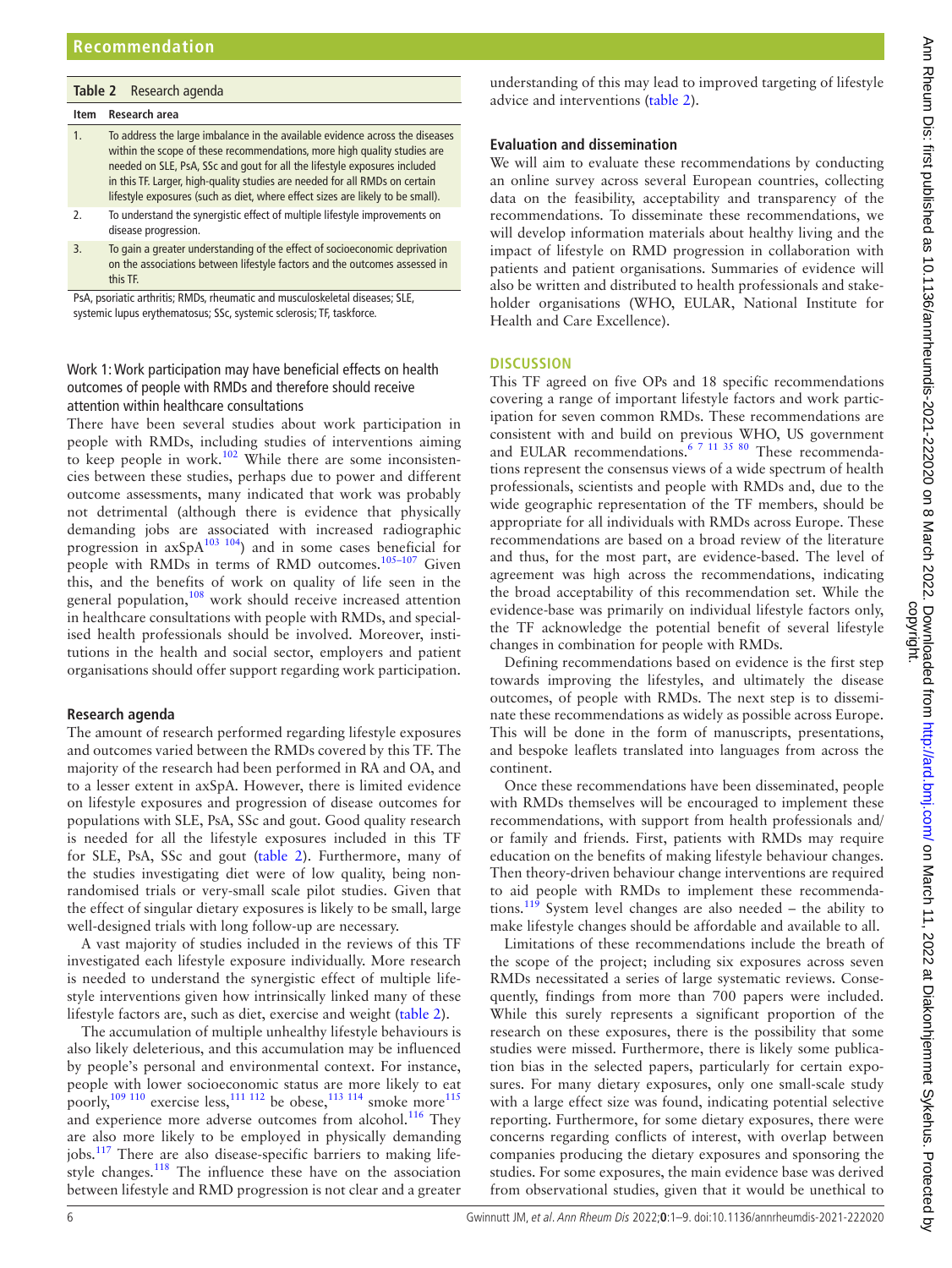test these exposures within interventional studies (eg, smoking, alcohol). Appropriate caution was used when assessing these observational studies (due to the difficulties inferring causation from observational data) while devising the recommendations. Lastly, there was a large disparity in the amount of evidence published between the included RMDs. While we have tried to be general in the majority of the recommendations, and believe that each recommendation is relevant for all the included RMDs, necessarily some recommendations will be supported by greater or lesser amounts of evidence depending on the RMD.

The research agenda highlighted the lack of high-quality, homogeneous studies for certain exposures (eg, diet) and the imbalance in the amount of studies across the included RMDs. Also, greater understanding is needed regarding how various lifestyle factors interact to produce positive or negative outcomes in RMDs, as research to date has primarily focused on each lifestyle exposure in isolation. The delivery of future lifestyle interventions as packages aiming to influence all aspects of lifestyle should be evaluated, given the inter-relatedness of these exposures. Lastly, the influence of personal and environmental context, such as socioeconomic deprivation, on the associations between lifestyle exposures, work participation and outcomes requires more research, given the potentially large influence this has on exposure to negative lifestyle factors.

In conclusion, we have developed an extensive set of recommendations that can serve as a foundation for discussion and shared decision-making regarding positive modifications to the lifestyles of people with RMDs, with the ultimate goal being improvements in symptoms, quality of life and long-term outcomes.

#### **Author affiliations**

- <sup>1</sup> Centre for Epidemiology Versus Arthritis, Faculty of Biology, Medicine and Health, The University of Manchester, Manchester, UK
- <sup>2</sup>EA 4360 Apemac, Université de Lorraine, Nancy, France

<sup>3</sup>Department of Internal Medicine and Rheumatology, "Sf. Maria" Hospital, "Carol Davila" University of Medicine and Pharmacy, Bucharest, Romania

- <sup>4</sup>Department of Aging Medicine and Aging Research, University Hospital Zurich and University of Zurich, Zurich, Switzerland
- <sup>5</sup>Center on Aging and Mobility, University of Zurich, Zurich, Switzerland
- <sup>6</sup>University Clinic for Aging Medicine, City Hospital Zurich Waid, Zurich, Switzerland <sup>7</sup> Care and Public Health Research Institute (CAPHRI), Maastricht University, Maastricht, The Netherlands

8 Department of Internal Medicine, Division of Rheumatology, Maastricht University Medical Center, Maastricht, The Netherlands

<sup>9</sup>Unit of Immunology, Rheumatology, Allergy and Rare Diseases, IRCCS San Raffaele

Hospital and Vita-Salute San Raffaele University, Milan, Italy 10Centre for Rheumatic Diseases, King's College London, London, UK

<sup>11</sup>Department of Clinical Medicine, Aarhus University, Aarhus, Denmark

<sup>12</sup>Department of Rheumatology, Aarhus University Hospital, Aarhus, Denmark <sup>13</sup>Centre for Public Health, Department of Social and Preventive Medicine, Medical University of Vienna, Vienna, Austria

<sup>14</sup>Social Insurance Fund for Public Service, Railway and Mining Industries, Sitzenberg-

Reidling, Austria<br><sup>15</sup>Karl-Landsteiner Institute for Health Promotion Research, Sitzenberg-Reidling, Austria

- <sup>16</sup>National Advisory Unit for Rehabilitation in Rheumatology, Division of
- Rheumatology and Research, Diakonhjemmet Hospital, Oslo, Norway

17Area of Immunology, Department of Functional Biology, Universidad de Oviedo, Oviedo, Spain

<sup>18</sup>Department of Metabolism, Instituto de Investigación Sanitaria del Principado de Asturias (ISPA), Oviedo, Spain

<sup>19</sup>Rheumatology Department, Hospital Universitari Son Espases, Palma de Mallorca, Spain<br><sup>20</sup>Section for Outcomes Research, Center for Medical Statistics, Informatics, and

Intelligent Systems, Medical University of Vienna, Vienna, Austria

<sup>1</sup>Ludwig Boltzmann Institute for Arthritis and Rehabilitation, Vienna, Austria <sup>22</sup>MRC Versus Arthritis Centre for Musculoskeletal Health and Work, University of

Southampton, Southampton, UK<br><sup>23</sup>NVLE Dutch Patient Organization for Systemic Autoimmune Diseases, Utrecht, The Netherlands

<sup>24</sup>Institute of Rheumatology, University of Belgrade School of Medicine, Belgrade, Serbia

<sup>25</sup> Department of Internal Medicine, University of East Sarajevo Faculty of Medicine Foča, Republika Srpska, Bosnia and Herzegovina

<sup>26</sup>Inserm, CHRU Nancy, CIC-1433 Epidémiologie Clinique, Université de Lorraine, Nancy, France<br><sup>27</sup>NIHR Manchester Biomedical Research Centre, Manchester University NHS

Foundation Trust, Manchester Academic Health Science Centre, Manchester, UK

**Twitter** James M Gwinnutt [@james\\_gwinnutt](https://twitter.com/james_gwinnutt) and Rikke Helene Moe [@](https://twitter.com/MoeRikke) [MoeRikke](https://twitter.com/MoeRikke)

**Acknowledgements** The Taskforce would like to thank the library teams at the University of Lorraine and the University of Manchester, especially Mary Ingram at the Centre for Epidemiology Versus Arthritis, for their help with the literature reviews. Thanks to Maxime Ransay for help with the systematic review on smoking. Thanks also to the administrative team of the Division of Musculoskeletal and Dermatological Science at the University of Manchester for their help with organising the face-to-face meetings.

**Contributors** JMG, MW, FG and SMMV contributed equally. SMMV conceived the idea and submitted the project with a contribution from FG to the EULAR executive committee. JMG and MW were the research fellows on the project who carried out the systematic literature reviews, with the help of PP, Maxime Ransay and EMEUNET members GC and JRC. These reviews were overseen by FG (methodologist) and SMMV (convenor). SMMV organised and chaired the telephone and face-to-face meetings. All authors contributed to the drafting of recommendations at the telephone and face-to-face meetings and helped to revise the recommendations manuscript.

**Funding** SMMV and JMG are supported by Versus Arthritis (21755) and the NIHR Manchester Biomedical Research Centre. The views expressed are those of the author(s) and not necessarily those of the NHS, the NIHR or the Department of Health. JRC is supported by the Juan de la Cierva (IJCI-2017-32070) and Sara Borrell (CD19/00120) programs. The taskforce would like to thank EULAR for providing financial support for this project.

**Competing interests** None declared.

**Patient and public involvement** Patients and/or the public were involved in the design, or conduct, or reporting, or dissemination plans of this research. Refer to the Methods section for further details.

**Patient consent for publication** Not applicable.

**Ethics approval** This study does not involve human participants.

**Provenance and peer review** Not commissioned; externally peer reviewed.

#### **ORCID iDs**

James M Gwinnutt<http://orcid.org/0000-0002-1435-8797> Annelies Boonen <http://orcid.org/0000-0003-0682-9533> Giulio Cavalli <http://orcid.org/0000-0001-8728-3004> Savia de Souza<http://orcid.org/0000-0003-4953-3257> Annette de Thurah<http://orcid.org/0000-0003-0103-4328> Rikke Helene Moe<http://orcid.org/0000-0001-7601-5346> Polina Putrik<http://orcid.org/0000-0002-9342-1861> Tanja Stamm <http://orcid.org/0000-0003-3073-7284>

#### **REFERENCES**

- <span id="page-6-0"></span>1 March L, Smith EUR, Hoy DG, et al. Burden of disability due to musculoskeletal (MSK) disorders. [Best Pract Res Clin Rheumatol](http://dx.doi.org/10.1016/j.berh.2014.08.002) 2014;28:353-66.
- 2 Sebbag E, Felten R, Sagez F, et al. The world-wide burden of musculoskeletal diseases: a systematic analysis of the world Health organization burden of diseases database. [Ann Rheum Dis](http://dx.doi.org/10.1136/annrheumdis-2019-215142) 2019;78:844-8.
- <span id="page-6-1"></span>3 Smolen JS, Aletaha D, Barton A, et al. Rheumatoid arthritis. [Nat Rev Dis Primers](http://dx.doi.org/10.1038/nrdp.2018.1) 2018;4:18001.
- <span id="page-6-2"></span>4 Dalbeth N, Choi HK, Joosten LAB, et al. Gout. [Nat Rev Dis Primers](http://dx.doi.org/10.1038/s41572-019-0115-y) 2019;5:69
- <span id="page-6-3"></span>5 Martel-Pelletier J, Barr AJ, Cicuttini FM, et al. Osteoarthritis. [Nat Rev Dis Primers](http://dx.doi.org/10.1038/nrdp.2016.72) 2016;2:16072.
- <span id="page-6-4"></span>6 World Health Organisation. Diet, nutrition and the prevention of chronic diseases. Report of the joint WHO/FAO expert consultation. who technical report series. World health organisation, 2018.
- <span id="page-6-5"></span>7 World Health Organisation. Global recommendations on physical activity for health, 2010.
- <span id="page-6-6"></span>8 World Health Organisation. Obesity and overweight factsheet, 2018. Available: <https://www.who.int/en/news-room/fact-sheets/detail/obesity-and-overweight> [Accessed 28 Jan 2020].
- <span id="page-6-7"></span>9 World Health Organisation. Who report on the global tobacco epidemic, 2019, 2019.
- <span id="page-6-8"></span>10 World Health Organisation. Alcohol fact sheet, 2018. Available: [https://www.who.](https://www.who.int/news-room/fact-sheets/detail/alcohol) [int/news-room/fact-sheets/detail/alcohol](https://www.who.int/news-room/fact-sheets/detail/alcohol) [Accessed 28 Jan 2020].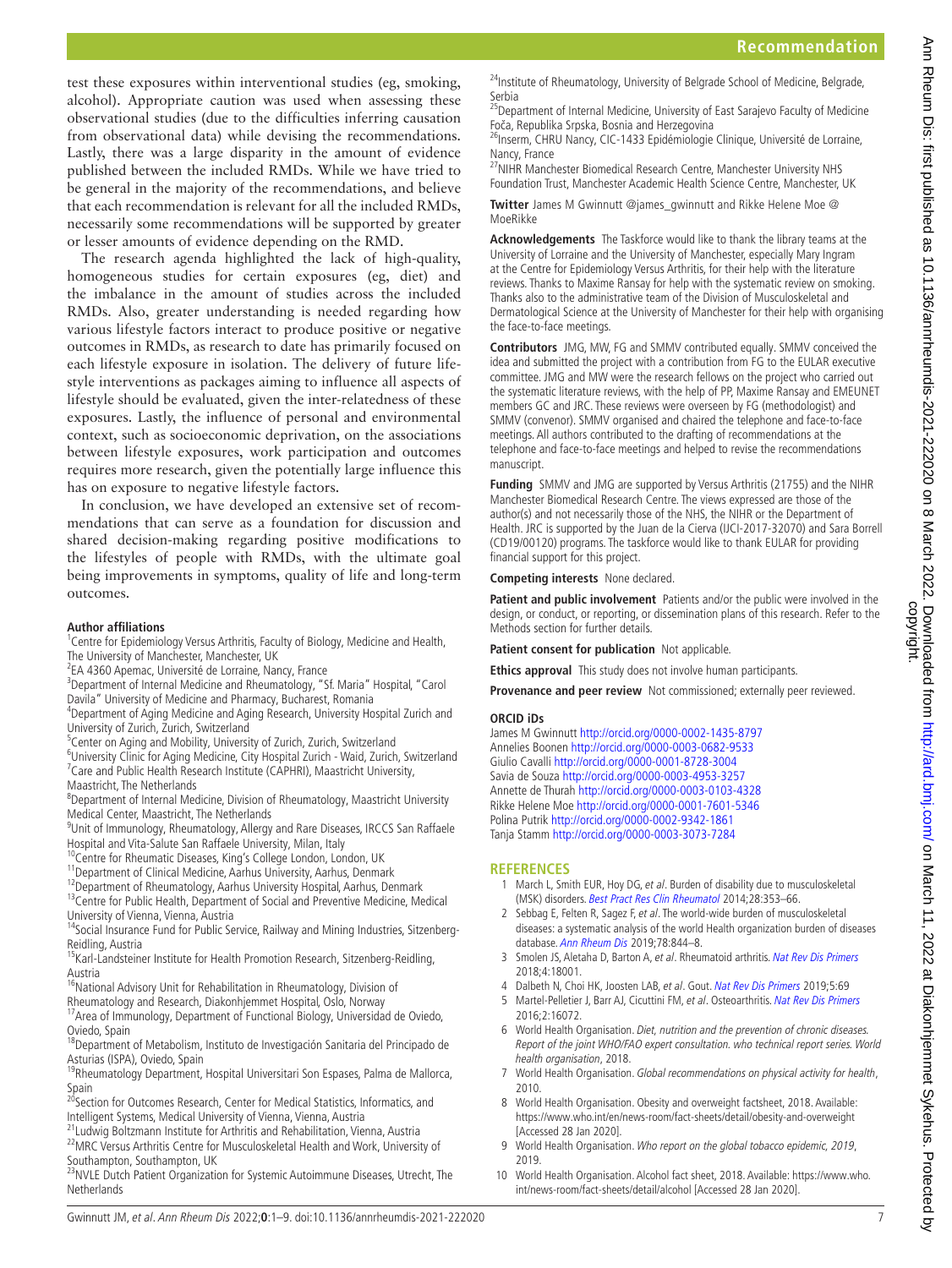#### **Recommendation**

- <span id="page-7-0"></span>11 Rausch Osthoff A-K, Niedermann K, Braun J, et al. 2018 EULAR recommendations for physical activity in people with inflammatory arthritis and osteoarthritis. Ann [Rheum Dis](http://dx.doi.org/10.1136/annrheumdis-2018-213585) 2018;77:1251–60.
- <span id="page-7-1"></span>12 van der Heijde D, Aletaha D, Carmona L, et al. 2014 update of the EULAR standardised operating procedures for EULAR-endorsed recommendations. Ann [Rheum Dis](http://dx.doi.org/10.1136/annrheumdis-2014-206350) 2015;74:8–13.
- <span id="page-7-2"></span>13 Liu X, Machado GC, Eyles JP, et al. Dietary supplements for treating osteoarthritis: a systematic review and meta-analysis. [Br J Sports Med](http://dx.doi.org/10.1136/bjsports-2016-097333) 2018;52:167-75.
- <span id="page-7-10"></span>14 Juhl C, Christensen R, Roos EM, et al. Impact of exercise type and dose on pain and disability in knee osteoarthritis: a systematic review and meta-regression analysis of randomized controlled trials. [Arthritis Rheumatol](http://dx.doi.org/10.1002/art.38290) 2014;66:622–36.
- 15 Hurley M, Dickson K, Hallett R, et al. Exercise interventions and patient beliefs for people with hip, knee or hip and knee osteoarthritis: a mixed methods review. [Cochrane Database Syst Rev](http://dx.doi.org/10.1002/14651858.CD010842.pub2) 2018;4:CD010842.
- 16 Corbett MS, Rice SJC, Madurasinghe V, et al. Acupuncture and other physical treatments for the relief of pain due to osteoarthritis of the knee: network metaanalysis. [Osteoarthritis Cartilage](http://dx.doi.org/10.1016/j.joca.2013.05.007) 2013;21:1290–8.
- 17 Uthman OA, van der Windt DA, Jordan JL, et al. Exercise for lower limb osteoarthritis: systematic review incorporating trial sequential analysis and network meta-analysis. [BMJ](http://dx.doi.org/10.1136/bmj.f5555) 2013;347:f5555.
- <span id="page-7-3"></span>18 Gwinnutt JM, Wieczorek M, Rodríguez-Carrio J, et al. Effects of diet on the outcomes of rheumatic and musculoskeletal diseases (RMDs): systematic review and metaanalyses Informing the 2021 EULAR recommendations for lifestyle improvements in people with RMDs. RMD Open 2022.
- 19 Gwinnutt JM, Wieczorek M, Cavalli G, et al. Effects of physical exercise and body weight on disease-specific outcomes of people with rheumatic and musculoskeletal diseases (RMDs): systematic reviews and meta-analyses Informing the 2021 EULAR recommendations for lifestyle improvements in people with RMDs. RMD Open 2022.
- 20 Wieczorek M, Gwinnutt JM, Ransay M, et al. Smoking, alcohol consumption and disease-specific outcomes in rheumatic and musculoskeletal diseases (RMDs): systematic reviews Informing the 2021 EULAR recommendations for lifestyle improvements in people with RMDs. RMD Open 2022.
- 21 Wieczorek M, Verstappen SMM, Putrik P, et al. Association of vocational interventions and work-related factors with disease-specific outcomes in individuals with rheumatic and musculoskeletal diseases (RMDs): a systematic literature review Informing the 2021 EULAR recommendations for lifestyle improvements in people with RMDs 2022.
- <span id="page-7-4"></span>22 Higgins JPT, Altman DG, Gøtzsche PC, et al. The Cochrane collaboration's tool for assessing risk of bias in randomised trials. **[BMJ](http://dx.doi.org/10.1136/bmj.d5928)** 2011;343:d5928.
- <span id="page-7-5"></span>23 Hayden JA, van der Windt DA, Cartwright JL, et al. Assessing bias in studies of prognostic factors. [Ann Intern Med](http://dx.doi.org/10.7326/0003-4819-158-4-201302190-00009) 2013;158:280–6.
- <span id="page-7-6"></span>24 Soboczenski F, Trikalinos TA, Kuiper J, et al. Machine learning to help researchers evaluate biases in clinical trials: a prospective, randomized user study. BMC Med [Inform Decis Mak](http://dx.doi.org/10.1186/s12911-019-0814-z) 2019;19:96.
- <span id="page-7-7"></span>25 Singh JA, Christensen R, Wells GA, et al. Biologics for rheumatoid arthritis: an overview of Cochrane reviews. [Cochrane Database Syst Rev](http://dx.doi.org/10.1002/14651858.CD007848.pub2) 2009;4:CD007848.
- 26 Coates LC, Cawkwell LS, Ng NWF, et al. Real life experience confirms sustained response to long-term biologics and switching in ankylosing spondylitis. [Rheumatology](http://dx.doi.org/10.1093/rheumatology/ken094) 2008;47:897–900.
- 27 Lord PAC, Farragher TM, Lunt M, et al. Predictors of response to anti-TNF therapy in ankylosing spondylitis: results from the British Society for rheumatology biologics register. [Rheumatology](http://dx.doi.org/10.1093/rheumatology/kep422) 2010;49:563–70.
- 28 Walsh NE, Pearson J, Healey EL. Physiotherapy management of lower limb osteoarthritis. [Br Med Bull](http://dx.doi.org/10.1093/bmb/ldx012) 2017;122:151-61.
- <span id="page-7-8"></span>29 Akbaraly TN, Ferrie JE, Berr C, et al. Alternative healthy eating index and mortality over 18 Y of follow-up: results from the Whitehall II cohort. [Am J Clin Nutr](http://dx.doi.org/10.3945/ajcn.111.013128) 2011;94:247–53.
- 30 Shivappa N, Hebert JR, Kivimaki M, et al. Alternative healthy eating index 2010, dietary inflammatory index and risk of mortality: results from the Whitehall II cohort study and meta-analysis of previous dietary inflammatory index and mortality studies. [Br J Nutr](http://dx.doi.org/10.1017/S0007114517001908) 2017;118:210–21.
- 31 Ford ES, Bergmann MM, Boeing H, et al. Healthy lifestyle behaviors and all-cause mortality among adults in the United States. [Prev Med](http://dx.doi.org/10.1016/j.ypmed.2012.04.016) 2012;55:23-7.
- <span id="page-7-9"></span>32 Carson KV, Verbiest MEA, Crone MR, et al. Training health professionals in smoking cessation. [Cochrane Database Syst Rev](http://dx.doi.org/10.1002/14651858.CD000214.pub2) 2012;118.
- 33 Veldhuijzen van Zanten JJCS, Rouse PC, Hale ED, et al. Perceived barriers, facilitators and benefits for regular physical activity and exercise in patients with rheumatoid arthritis: a review of the literature. [Sports Med](http://dx.doi.org/10.1007/s40279-015-0363-2) 2015;45:1401-12.
- 34 Walker RE, Kusch J, Fink JT, et al. Facilitating factors and barriers to weight management in women: physician perspectives. [J Patient Cent Res Rev](http://dx.doi.org/10.17294/2330-0698.1495) 2018;5:18–27.
- <span id="page-7-15"></span>35 Piercy KL, Troiano RP, Ballard RM, et al. The physical activity guidelines for Americans. [JAMA](http://dx.doi.org/10.1001/jama.2018.14854) 2018;320:2020–8.
- 36 Bartholdy C, Juhl C, Christensen R, et al. The role of muscle strengthening in exercise therapy for knee osteoarthritis: a systematic review and meta-regression analysis of randomized trials. [Semin Arthritis Rheum](http://dx.doi.org/10.1016/j.semarthrit.2017.03.007) 2017;47:9–21.
- 37 Baillet A, Vaillant M, Guinot M, et al. Efficacy of resistance exercises in rheumatoid arthritis: meta-analysis of randomized controlled trials. [Rheumatology](http://dx.doi.org/10.1093/rheumatology/ker330) 2012;51:519–27.
- 38 Baillet A, Zeboulon N, Gossec L, et al. Efficacy of cardiorespiratory aerobic exercise in rheumatoid arthritis: meta-analysis of randomized controlled trials. [Arthritis Care Res](http://dx.doi.org/10.1002/acr.20146) 2010;62:984–92.
- 39 Millner JR, Barron JS, Beinke KM, et al. Exercise for ankylosing spondylitis: an evidence-based consensus statement. [Semin Arthritis Rheum](http://dx.doi.org/10.1016/j.semarthrit.2015.08.003) 2016;45:411-27.
- <span id="page-7-12"></span>40 Pécourneau V, Degboé Y, Barnetche T, et al. Effectiveness of exercise programs in ankylosing spondylitis: a meta-analysis of randomized controlled trials. *Arch Phys* [Med Rehabil](http://dx.doi.org/10.1016/j.apmr.2017.07.015) 2018;99:383–9.
- 41 Cramp F, Hewlett S, Almeida C, et al. Non-Pharmacological interventions for fatigue in rheumatoid arthritis. [Cochrane Database Syst Rev](http://dx.doi.org/10.1002/14651858.CD008322.pub2) 2013;8:CD008322.
- <span id="page-7-11"></span>42 Reiner M, Niermann C, Jekauc D, et al. Long-term health benefits of physical activity--a systematic review of longitudinal studies. [BMC Public Health](http://dx.doi.org/10.1186/1471-2458-13-813) 2013;13:813-13.
- 43 Liang H, Zhang H, Ji H, et al. Effects of home-based exercise intervention on healthrelated quality of life for patients with ankylosing spondylitis: a meta-analysis. Clin [Rheumatol](http://dx.doi.org/10.1007/s10067-015-2913-2) 2015;34:1737–44.
- 44 Martins NA, Furtado GE, Campos MJ, et al. Exercise and ankylosing spondylitis with new York modified criteria: a systematic review of controlled trials with metaanalysis. [Acta Reumatol Port](http://www.ncbi.nlm.nih.gov/pubmed/25351868) 2014;39:298–308.
- <span id="page-7-13"></span>45 Wilmot EG, Edwardson CL, Achana FA, et al. Sedentary time in adults and the association with diabetes, cardiovascular disease and death: systematic review and meta-analysis. [Diabetologia](http://dx.doi.org/10.1007/s00125-012-2677-z) 2012;55:2895-905.
- 46 Ekelund U, Tarp J, Steene-Johannessen J, et al. Dose-Response associations between accelerometry measured physical activity and sedentary time and all cause mortality: systematic review and harmonised meta-analysis. [BMJ](http://dx.doi.org/10.1136/bmj.l4570) 2019;366:l4570-l70.
- 47 Kerr J, Anderson C, Lippman SM. Physical activity, sedentary behaviour, diet, and cancer: an update and emerging new evidence. *[Lancet Oncol](http://dx.doi.org/10.1016/S1470-2045(17)30411-4)* 2017;18:e457-71.
- 48 Rausch Osthoff A-K, Juhl CB, Knittle K, et al. Effects of exercise and physical activity promotion: meta-analysis Informing the 2018 EULAR recommendations for physical activity in people with rheumatoid arthritis, spondyloarthritis and hip/knee osteoarthritis. [RMD Open](http://dx.doi.org/10.1136/rmdopen-2018-000713) 2018;4:e000713.
- 49 Rongen-van Dartel SAA, Repping-Wuts H, Flendrie M, et al. Effect of aerobic exercise training on fatigue in rheumatoid arthritis: a meta-analysis. [Arthritis Care Res](http://dx.doi.org/10.1002/acr.22561) 2015;67:1054–62.
- 50 Williams MA, Srikesavan C, Heine PJ, et al. Exercise for rheumatoid arthritis of the hand. [Cochrane Database Syst Rev](http://dx.doi.org/10.1002/14651858.CD003832.pub3) 2018;7:CD003832.
- <span id="page-7-14"></span>51 Centers for Disease Control and Prevention. Target heart rate and estimated maximum heart rate, 2020. Available: [https://www.cdc.gov/physicalactivity/basics/](https://www.cdc.gov/physicalactivity/basics/measuring/heartrate.htm) [measuring/heartrate.htm](https://www.cdc.gov/physicalactivity/basics/measuring/heartrate.htm) [Accessed 07 Jan 2021].
- <span id="page-7-16"></span>52 Lamb SE, Williamson EM, Heine PJ, et al. Exercises to improve function of the rheumatoid hand (Sarah): a randomised controlled trial. [Lancet](http://dx.doi.org/10.1016/S0140-6736(14)60998-3) 2015;385:421-9.
- 53 Katz P, Margaretten M, Gregorich S, et al. Physical activity to reduce fatigue in rheumatoid arthritis: a randomized controlled trial. [Arthritis Care Res](http://dx.doi.org/10.1002/acr.23230) 2018;70:1-10.
- 54 Baillet A, Payraud E, Niderprim V-A, et al. A dynamic exercise programme to improve patients' disability in rheumatoid arthritis: a prospective randomized controlled trial. [Rheumatology](http://dx.doi.org/10.1093/rheumatology/ken511) 2009;48:410–5.
- 55 Pinto ALS, Oliveira NC, Gualano B, et al. Efficacy and safety of concurrent training in systemic sclerosis. [J Strength Cond Res](http://dx.doi.org/10.1519/JSC.0b013e3181d6858b) 2011;25:1423-8.
- 56 Roger-Silva D, Natour J, Moreira E, et al. A resistance exercise program improves functional capacity of patients with psoriatic arthritis: a randomized controlled trial. [Clin Rheumatol](http://dx.doi.org/10.1007/s10067-017-3917-x) 2018;37:389–95.
- <span id="page-7-17"></span>57 Seneca T, Hauge EM, Maribo T. Comparable effect of partly supervised and selfadministered exercise programme in early rheumatoid arthritis--a randomised, controlled trial. [Dan Med J](http://www.ncbi.nlm.nih.gov/pubmed/26239594) 2015;62:A5127.
- 58 Anwer S, Alghadir A, Brismée J-M. Effect of home exercise program in patients with knee osteoarthritis: a systematic review and meta-analysis. [J Geriatr Phys Ther](http://dx.doi.org/10.1519/JPT.0000000000000045) 2016;39:38–48.
- 59 Aydın T, Taşpınar Özgür, Sarıyıldız MA, et al. Evaluation of the effectiveness of home based or hospital based calisthenic exercises in patients with ankylosing spondylitis. [J Back Musculoskelet Rehabil](http://dx.doi.org/10.3233/BMR-160677) 2016;29:723–30.
- 60 Analay Y, Ozcan E, Karan A, et al. The effectiveness of intensive group exercise on patients with ankylosing spondylitis. [Clin Rehabil](http://dx.doi.org/10.1191/0269215503cr658oa) 2003;17:631-6.
- 61 Sveaas SH, Bilberg A, Berg IJ, et al. High intensity exercise for 3 months reduces disease activity in axial spondyloarthritis (axSpA): a multicentre randomised trial of 100 patients. [Br J Sports Med](http://dx.doi.org/10.1136/bjsports-2018-099943) 2020;54:292-7.
- 62 Tanaka R, Ozawa J, Kito N, et al. Efficacy of strengthening or aerobic exercise on pain relief in people with knee osteoarthritis: a systematic review and meta-analysis of randomized controlled trials. [Clin Rehabil](http://dx.doi.org/10.1177/0269215513488898) 2013;27:1059-71.
- <span id="page-7-18"></span>63 Arden NK, Cro S, Sheard S, et al. The effect of vitamin D supplementation on knee osteoarthritis, the video study: a randomised controlled trial. [Osteoarthritis Cartilage](http://dx.doi.org/10.1016/j.joca.2016.05.020) 2016;24:1858–66.
- 64 Bischoff-Ferrari HA, Orav EJ, Egli A, et al. Recovery after unilateral knee replacement due to severe osteoarthritis and progression in the contralateral knee: a randomised clinical trial comparing daily 2000 IU versus 800 IU vitamin D. [RMD Open](http://dx.doi.org/10.1136/rmdopen-2018-000678) 2018;4:e000678.